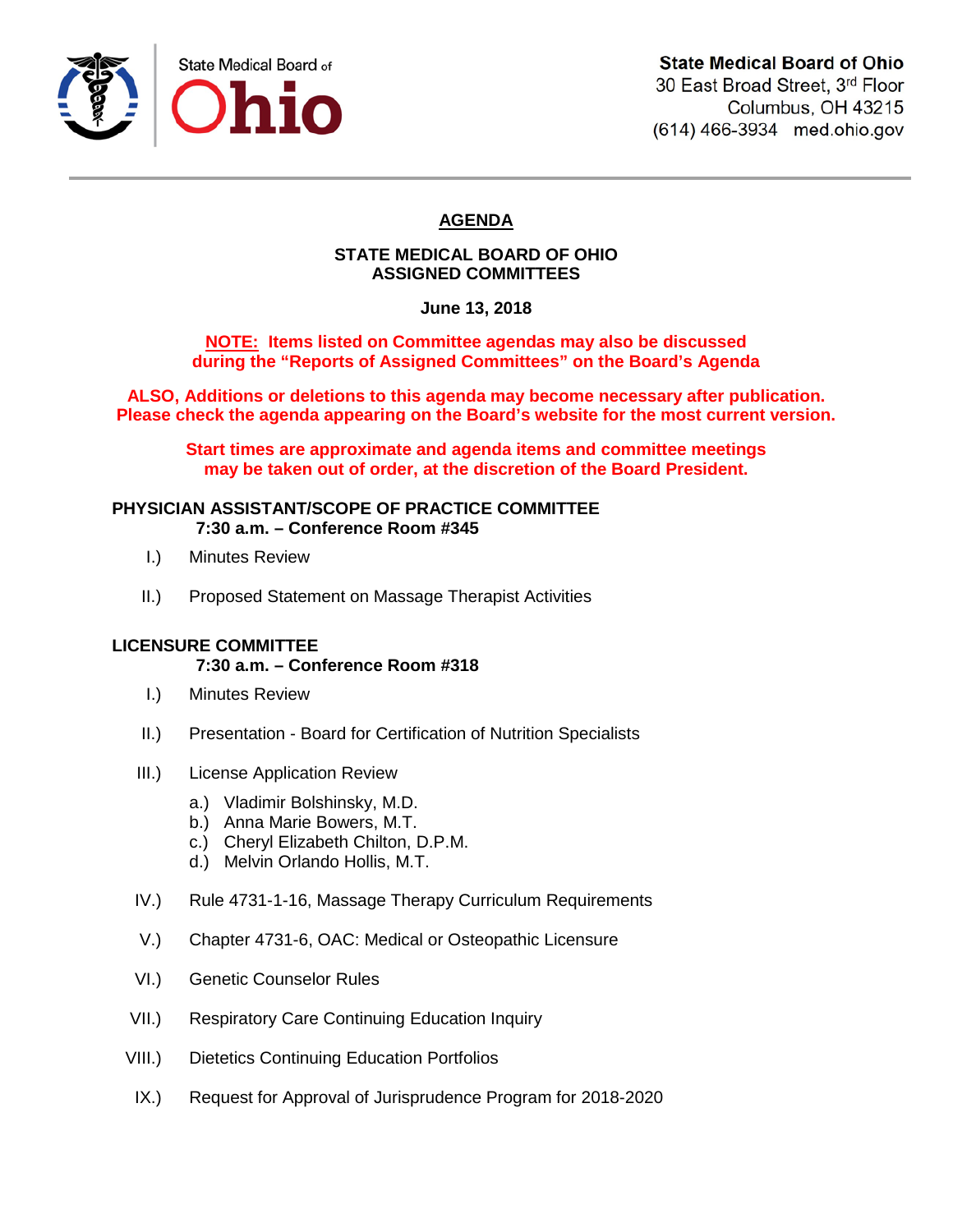### **FINANCE COMMITTEE 8:30 a.m. – Conference Room # 335**

- I.) Minutes Review
- II.) Officer or Staff Reports
	- a.) Medical Board Fiscal Update
	- b.) Other Reports
- III.) Existing Medical Board Fiscal Matters
- IV.) New Medical Board Fiscal Matters
- V.) Action Item

### **POLICY COMMITTEE**

## **9:15 a.m. – Conference Room # 336**

- I.) Minutes Review
- II.) Legislative Review
- III.) Rule Review Update
- IV.) National Transportation Safety Board Recommendations
- V.) Prescribing Rules for Subacute and Chronic Pain
- VI.) Rule 4731-34-01, Prescriptions for Injection by Pharmacist
- VII.) Chapter 4731-27, OAC, Termination of Physician/Patient Relationship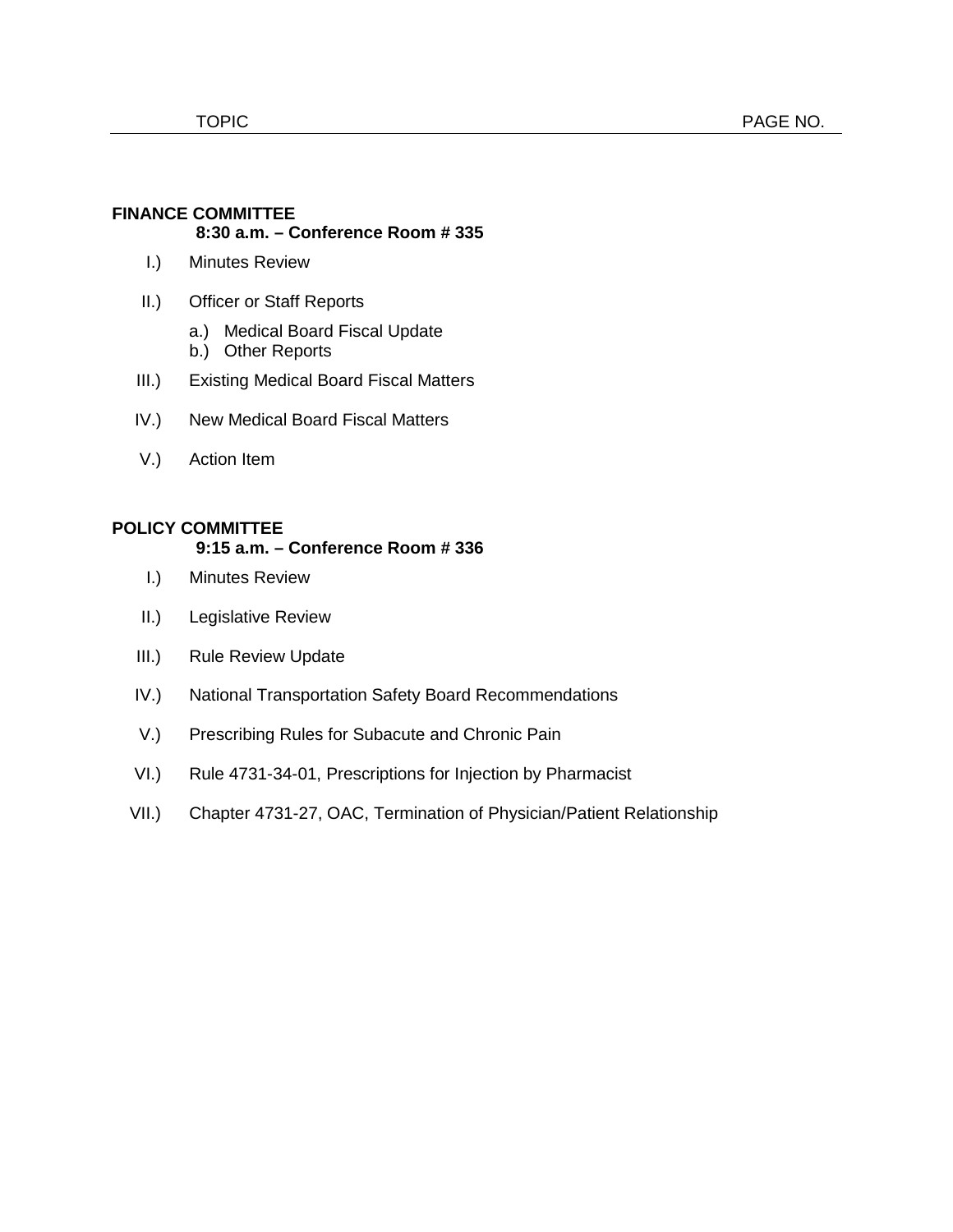

# **PHYSICIAN'S ASSISTANT POLICY COMMITTEE**

# **AGENDA**

James A. Rhodes State Office Tower Room 336, 3rd Floor 30 E. Broad St., Columbus, Ohio 43215 June 11, 2018 8:30 a.m.

TOPIC **PAGE NO.** 

- **I. Review minutes of the March 12, 2018 meeting**
- **II. Subacute and Chronic Pain Prescribing Rules**
- **III. New Business Matters**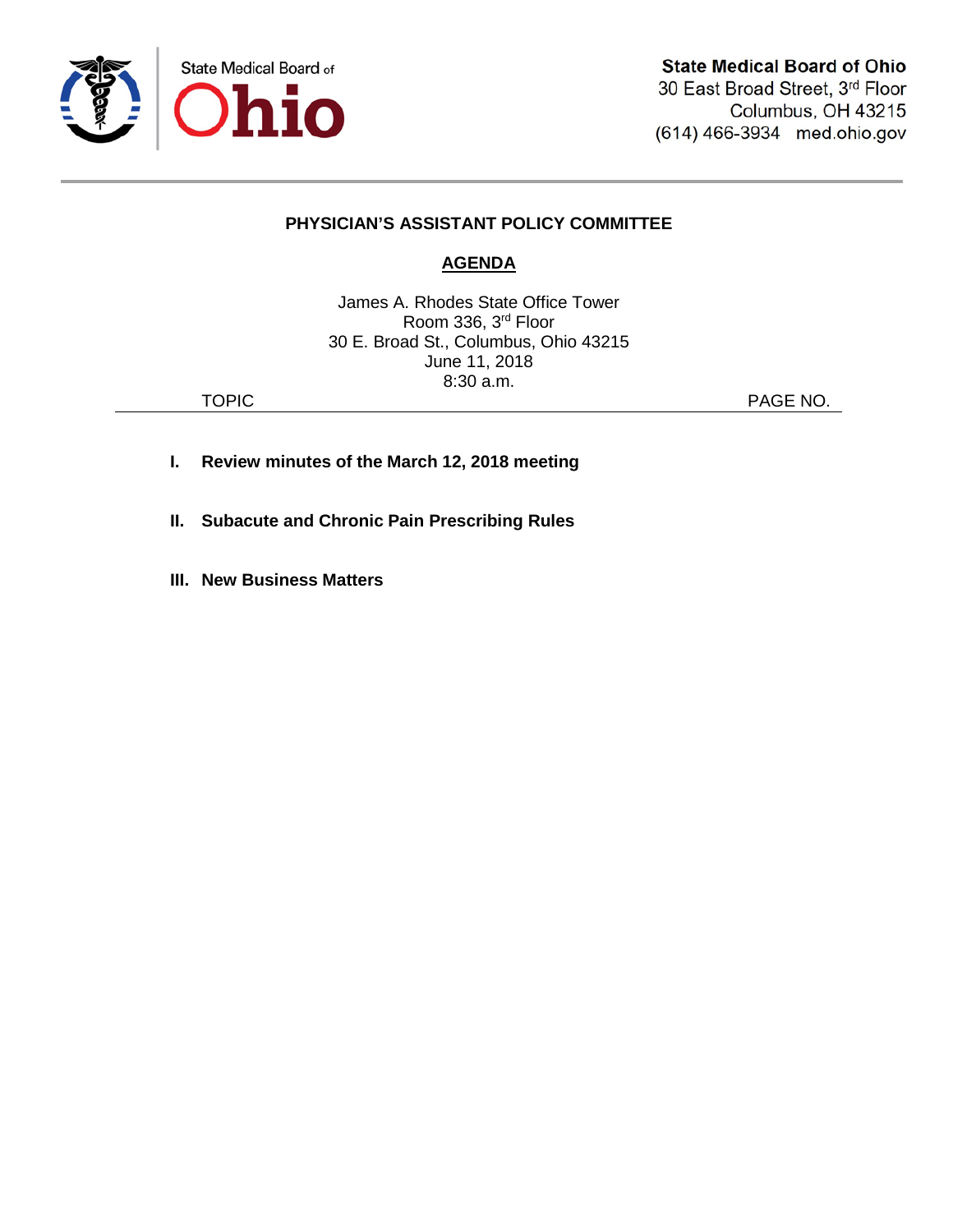

(614) 466-3934 med.ohio.gov

# **AGENDA**

James A. Rhodes State Office Tower 30 E. Broad St., Columbus, OH 43215, 3rd Floor June 13, 2018 – 10:00 a.m.

### **NOTE: Additions to this agenda may become necessary. Please check the agenda appearing on the Board's website for the most current version.**

**Agenda items may be discussed out of order, at the discretion of the Board President.**

- I. ROLL CALL
- II. MINUTES REVIEW

May 9 & 10, 2018 Board Meetings

#### III. APPLICANTS FOR LICENSURE

- a.) Physicians
- b.) Allied Professionals
- c.) Certificate to Recommend Medical Marijuana

### IV. REPORTS AND RECOMMENDATIONS

- a.) Jayaprakash A. Gosalakkal, M.D. (Dayton, OH)
- b.) Muyuan Ma, M.D. (Cleveland, OH)
- c.) William George Paloski, D.O. (Canfield, OH)
- V. PROPOSED FINDINGS AND PROPOSED ORDERS (none)
- VI. FINDINGS, ORDERS, AND JOURNAL ENTRIES
	- a.) Lisa Marie Kelso, M.T. (Reynoldsburg, OH)
- VII. EXECUTIVE SESSION I
- VIII. EXECUTIVE SESSION II
- IX. SETTLEMENT AGREEMENTS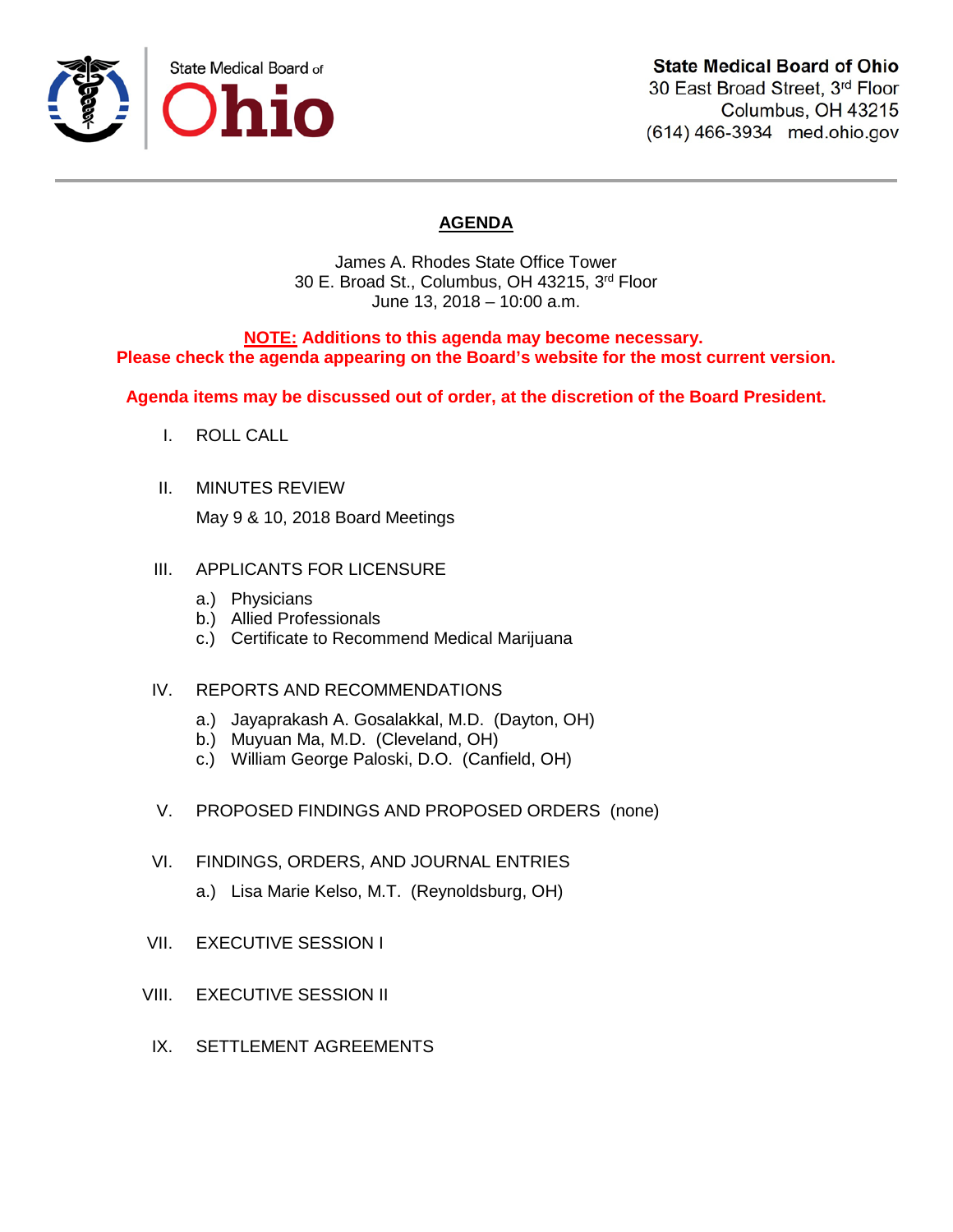## **BOARD AGENDA**

#### June 13, 2018 10:00 a.m. (Continued)

TOPIC **Example 2012 12:20 PAGE NO.** 

- X. NOTICES OF OPPORTUNITY FOR HEARING, ORDERS OF SUMMARY SUSPENSION, ORDERS OF IMMEDIATE SUSPENSION, AND ORDERS OF AUTOMATIC SUSPENSION
- XI. PROPOSED REVISIONS TO DISCIPLINARY GUIDELINES
- XII. OARRS NON-CHECK PROJECT
- XIII. RULES & POLICIES (none)
- XIV. OPERATIONS REPORT
- XV. REPORTS BY ASSIGNED COMMITTEES

## **Finance Committee Report**

- a.) Officer or Staff Reports
	- i. Medical Board Fiscal Update
	- ii. Other Reports
- b.) Existing Medical Board Fiscal Matters
- c.) New Medical Board Fiscal Matters
- d.) Action Item Review

## **Policy Committee Report**

- a.) Legislative Review
- b.) Rule Review Process
- c.) National Transportation Safety Board Recommendations
- d.) Prescribing Rules for Subacute and Chronic Pain
- e.) Rule 4731-34-01, Prescriptions for Injection by Pharmacist
- f.) Chapter 4731-27, OAC, Termination of Physician/Patient Relationship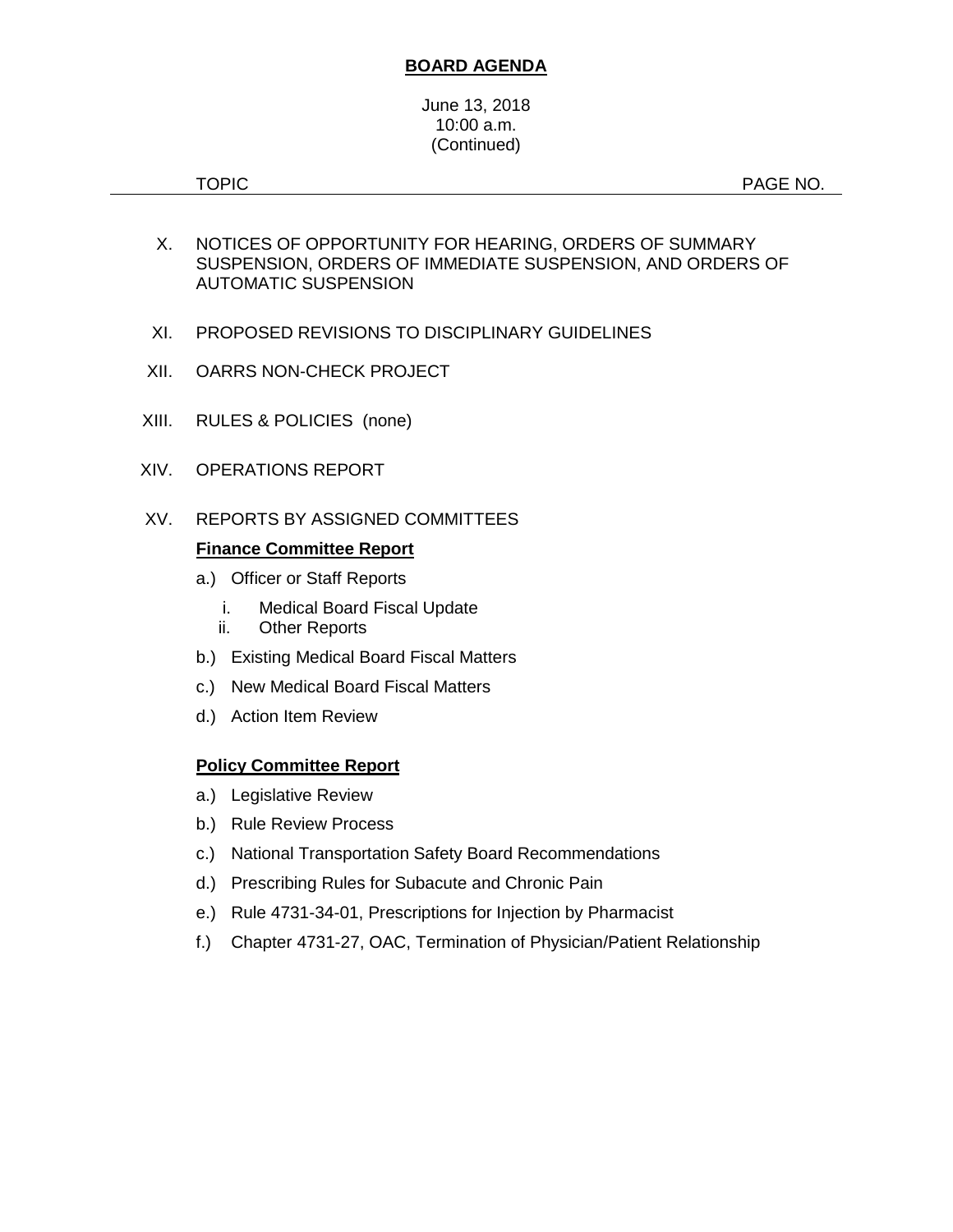# **BOARD AGENDA**

#### June 13, 2018 10:00 a.m. (Continued)

# XV. REPORTS BY ASSIGNED COMMITTEES (con't)

# **Licensure Committee Report**

- a.) Licensure Application Review
	- i. Vladimir Bolshinsky, M.D.
	- ii. Anna Marie Bowers, M.T.
	- iii. Cheryl Elizabeth Chilton, D.P.M.
	- iv. Melvin Orlando Hollis, M.T.
- b.) Chapter 4731-6, OAC, Medical and Osteopathic Licensure
- c.) Genetic Counselor Rules
- d.) Respiratory Care Continuing Education Inquiry
- e.) Dietetics Continuing Education Portfolios
- f.) Request for Approval of Jurisprudence Program for 2018-2020

# **Physician Assistant/Scope of Practice Committee Report**

a.) Proposed Statement on Massage Therapist Activities

## **Compliance Committee Report**

## XVI. PROBATIONARY REQUESTS

- a.) Martin P. Ambrose, M.D. (Dayton, OH)
- b.) Michael T. Bangert, M.D. (Indianapolis, IN)
- c.) Elise Hoff, M.D. (Valley View, OH)
- d.) Peter C. Johnson, M.D. (Northwood, OH)
- e.) Ross Rosario Lentini, M.D. (East Liverpool, OH)
- f.) Charles W. Reyes, M.D. (Belpre, OH)
- g.) Bernard J. Rose, M.D. (Kettering, OH)
- h.) Shannon Lee Swanson, D.O. (East Springfield, PA)

## XVII. REINSTATEMENT REQUESTS (none)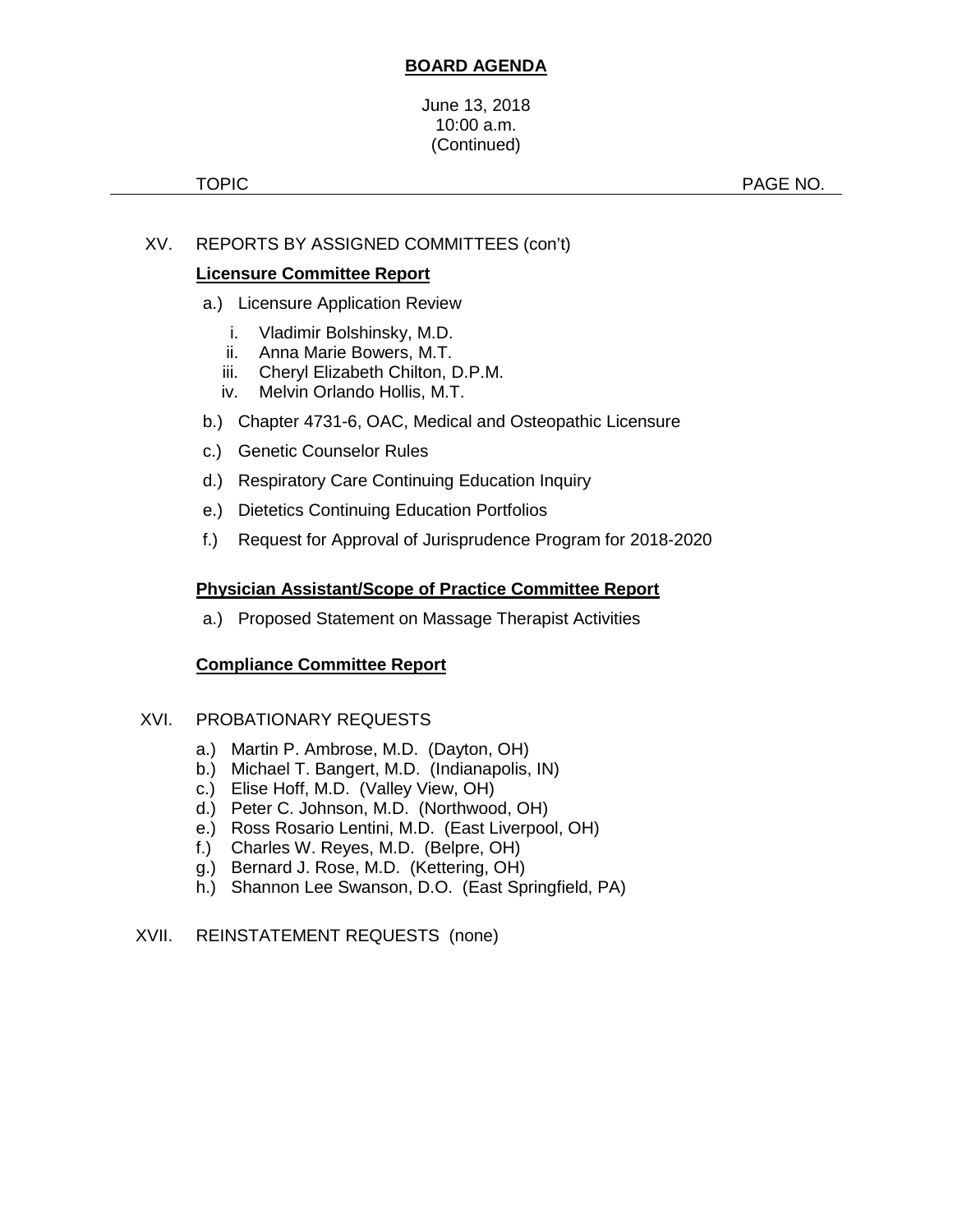#### **BOARD AGENDA**

#### June 13, 2018 10:00 a.m. (Continued)

TOPIC **PAGE NO.** 

## XVIII. FINAL PROBATIONARY APPEARANCES

David M. Heydt, M.D. (Bel Air, MD)

Dr. Heydt is appearing before the Board pursuant to his request for release from the terms of his April 8, 2015 Consent Agreement.

#### Mark E. Hostettler, M.D. (Alliance, OH)

Dr. Hostettler is appearing before the Board pursuant to his request for release from the terms of the Board's Order of October 14, 2015.

#### Sheila S. Paul, D.O. (Bentleyville, OH)

Dr. Paul is appearing before the Board pursuant to her request for release from the terms of her December 13, 2012 Consent Agreement.

#### Matthew R. Steiner, M.D. (Avon, IN)

Dr. Steiner is appearing before the Board pursuant to his request for release from the terms of the Board's Order of March 9, 2016.

Himchala Veligandla, M.D. (Florence, KY)

Dr. Veligandla is appearing before the Board pursuant to his request for release from the terms of his June 10, 2015 Consent Agreement.